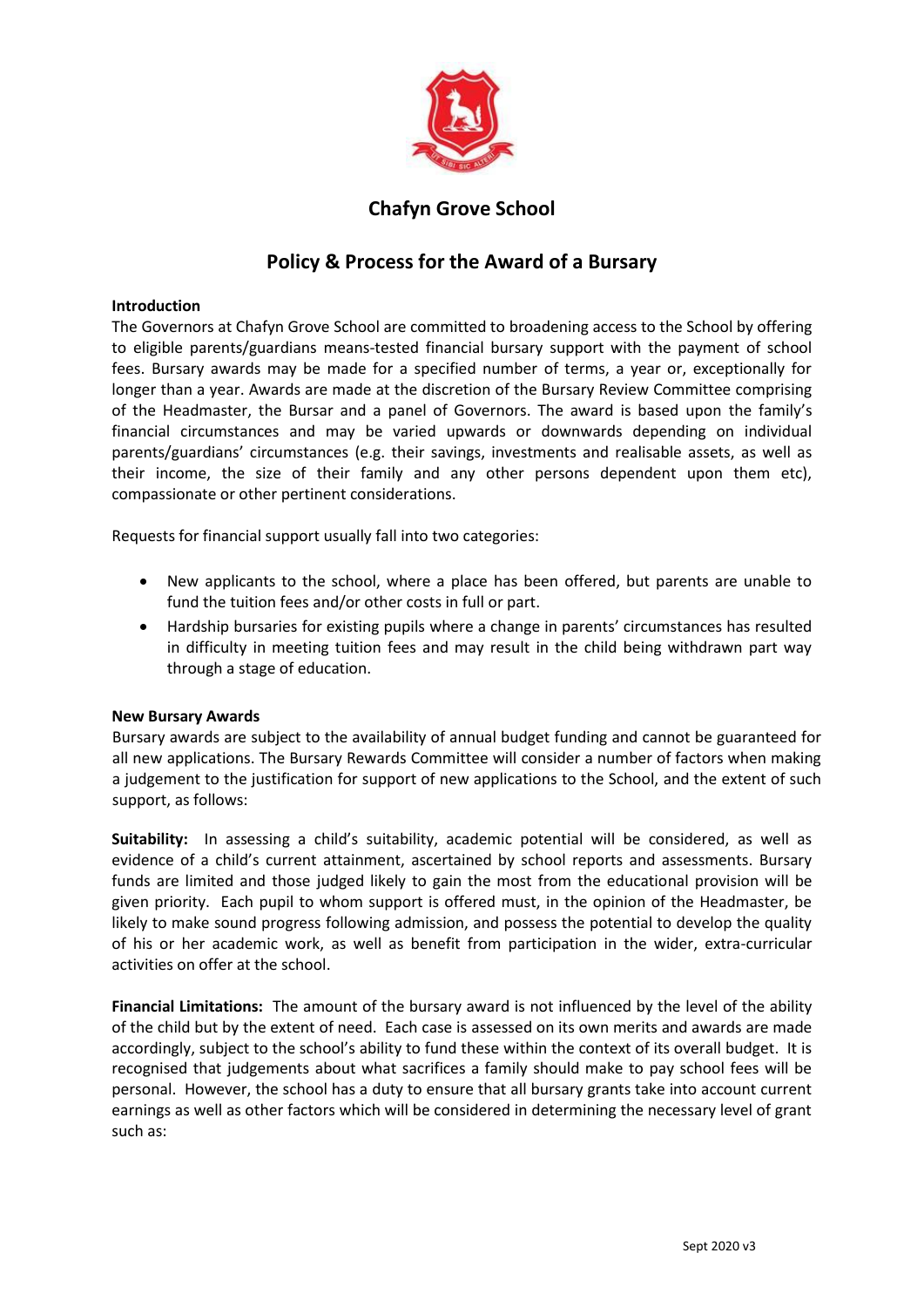- The ability to improve the financial position or earning power of the family. For example, where there are two partners, *both parents would be expected to be employed* unless one is prevented from doing so through incapacity, such as the need to care for children under school age or other dependents.
- Opportunities to release any capital. Significant capital savings and investments would be expected to be used for the payment of school fees, as would equity values in houses especially on second properties.
- In cases of separation, the contribution made by the absent parent.
- The disclosure of contribution to household costs by other family members, any adults unrelated to the child or by outside sources.
- Where fees are being paid to other schools (or universities) the School's grant will take into account and there is an expectation that bursary funding should also be explored with other sibling education providers.
- The School is unlikely to make a bursary award for children in Early Years or Pre-Prep (from nursery up to the end of year 2) whilst the fees are considerably more affordable. This is based upon the long term commitment to independent education and the sustainability to be able to afford future fee increases.
- Acknowledging that others might have a different view, the school considers that the following examples would not be consistent with the receipt of a bursary and may trigger a bursary review to establish whether financial support from the School is still required:
	- **Frequent or expensive holidays.**
	- **New or luxury cars.**
	- **Investment in significant home improvements.**
	- **A second property/land holding.**
	- **Other significant discretionary expenditure.**

**Other Factors:** It is recognised that, in addition to a child's ability and financial constraints, there may be other circumstances which should be considered. These include:

- Whether a child has siblings at the School.
- Whether the social needs of the child are relevant.
- If a parent is terminally ill or is unable to secure permanent employment due to poor health.

Parents should be aware that bursaries are usually allocated on entry and that if a bursary is not granted on entry to the School, a subsequent grant of a bursary is highly unlikely unless there is a significant and demonstrable change in circumstances. It is recommended that parents should therefore not take up a place if they feel that they cannot afford to pay the fees, nor should they have an expectation that once a pupil has joined the School, the decision not to award bursary funding might be reversed.

## **Hardship Bursaries**

Parents with a child at the School whose financial circumstances suddenly change may apply for a hardship bursary. This must be a significant new situation that has emerged since the child started at the school, such as illness, redundancy, divorce or separation. Such awards are subject to the availability of funding and cannot be guaranteed. It is likely that any such hardship awards will be time-limited, usually for one term or some other natural break.

Where awards are made for a specific period it is the responsibility of the parents to make contact with the Bursar, if an extension of support is sought, at least half a term before the funding is due to end.